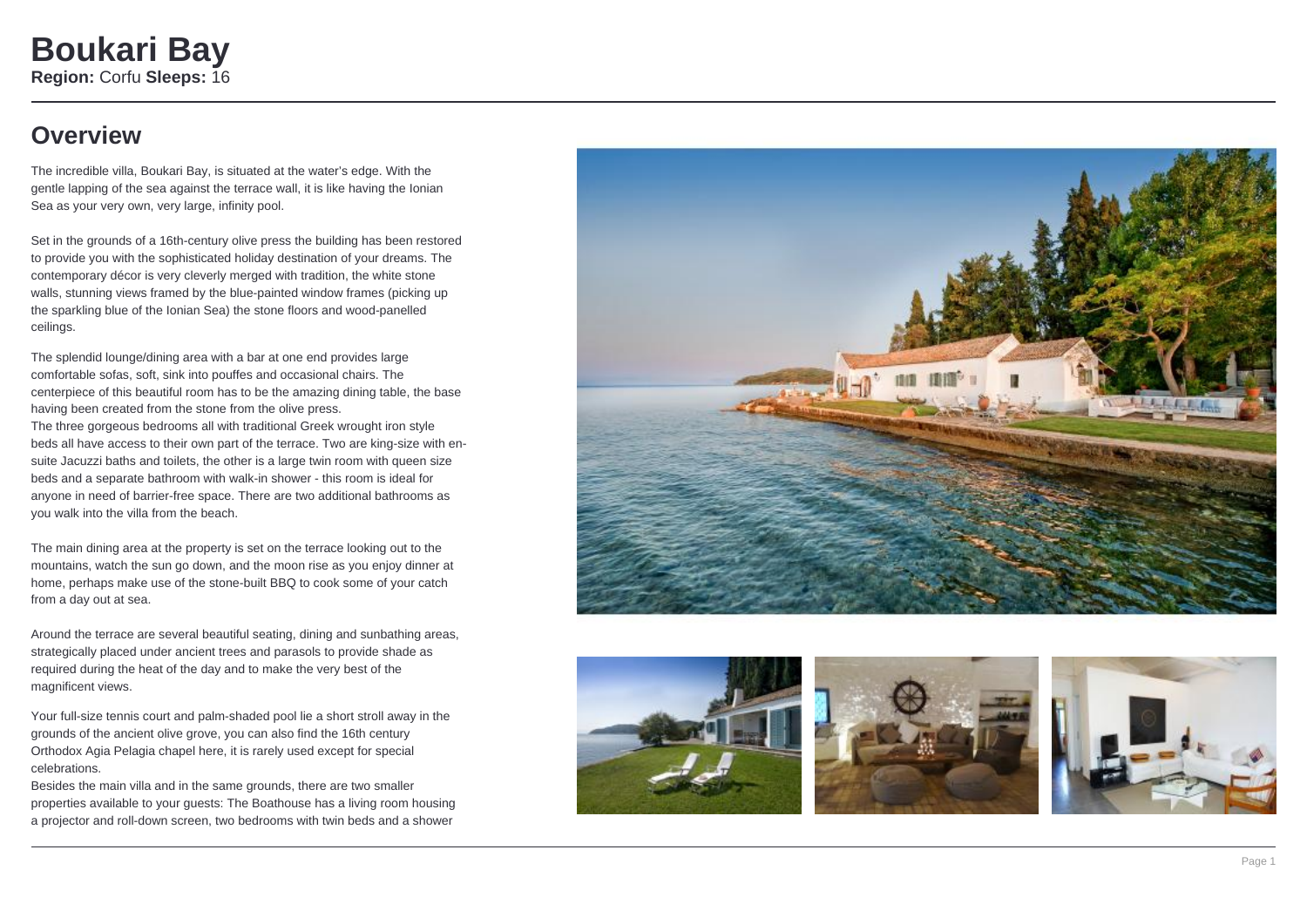room with WC. The Guesthouse is slightly larger with three bedrooms, two bathrooms and a covered open-air sitting/dining area. These are fitted out in the same delightful way as the larger villa, and also provide some extra privacy.

### **Facilities**

Wow Factor • Quirky • Private Pool • Beach Nearby • Ideal for Kids • Ideal for Teens • Wi-Fi/Internet • Pets Welcome • Walk to Beach • Walk to Restaurant • BBQ • Ground Floor Bed & Bath • Satellite TV • Ceiling Fans • Waterfront • Cycling • Outstanding Landscapes • Outdoor Pursuit & Activities • Tourist Towns & Villages • Boat Trips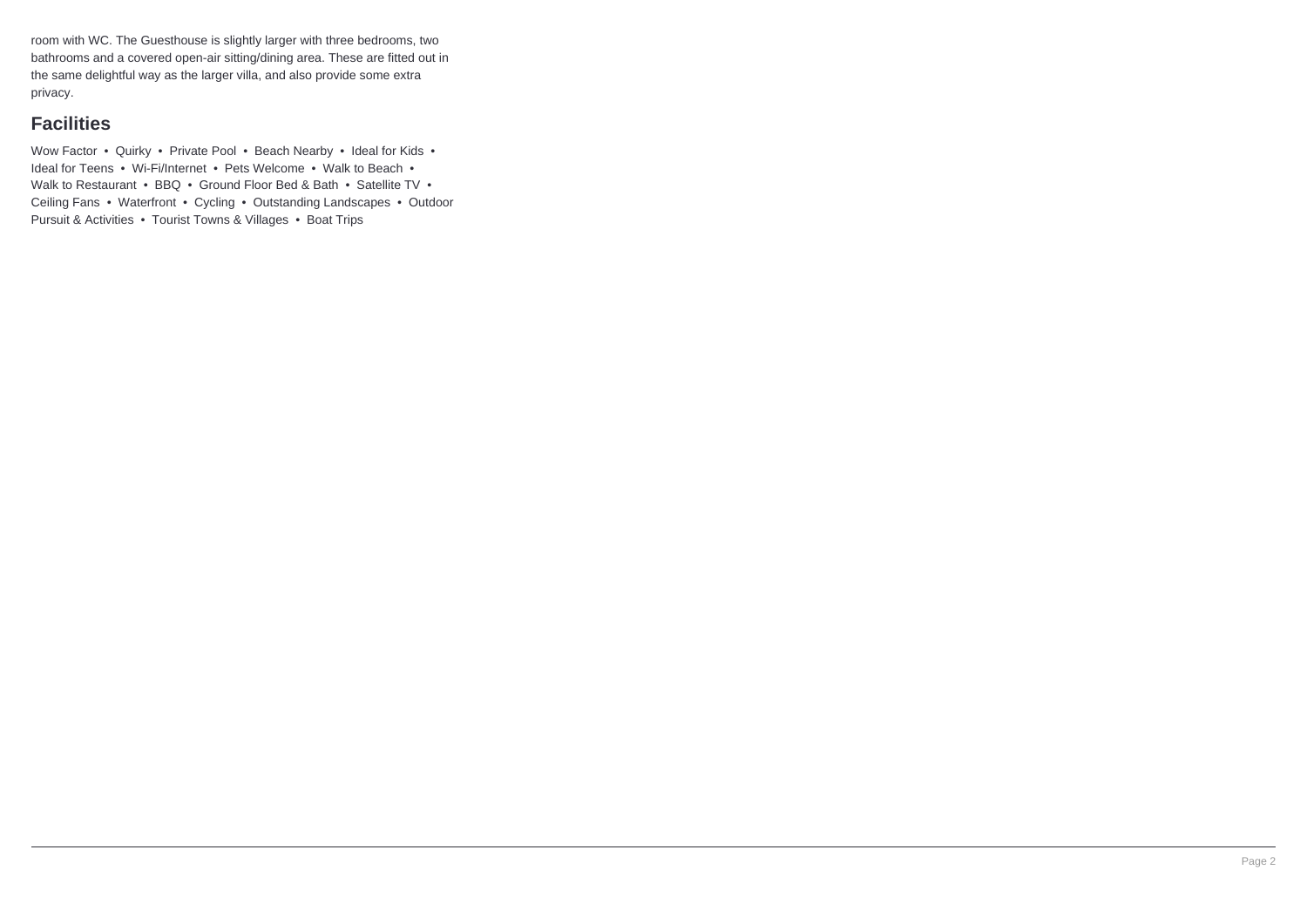## **Interior & Grounds**

### **The Villa**

Boukari Bay is an unusual waterfront villa with three separate units, that counts with 8 bedrooms, 7 bathrooms and accommodates 16 guests.

#### Main Villa

- Living room with bar area and dining room and outdoor access
- Well equipped kitchen with outdoor access
- Guest shower room and toilet
- Two bedrooms with Kingsize beds and en-suite bathrooms
- Twin bedroom with en-suite shower room

#### Guesthouse

- Twin bedroom with en-suite shower room
- Bedroom with Kingsize bed and en-suite shower room
- Bedroom with a set of bunkbed and en-suite shower room

#### Boathouse

- Two twin bedrooms (one can be done double) with Jack-and-Jill shower room
- Living area with home cinema

#### Exterior Grounds

- Private swimming pool and poolside bar
- Sun loungers and parasols
- Tennis court
- Barbecue
- Alfresco dining area
- Outdoor seating areas
- Large garden
- Patio
- Waterfront area and small dock

#### **Additional Facilities**

- Ceiling fans (portable air-con on demand)
- Barbecue
- Dishwasher
- Board games
- Washing machine







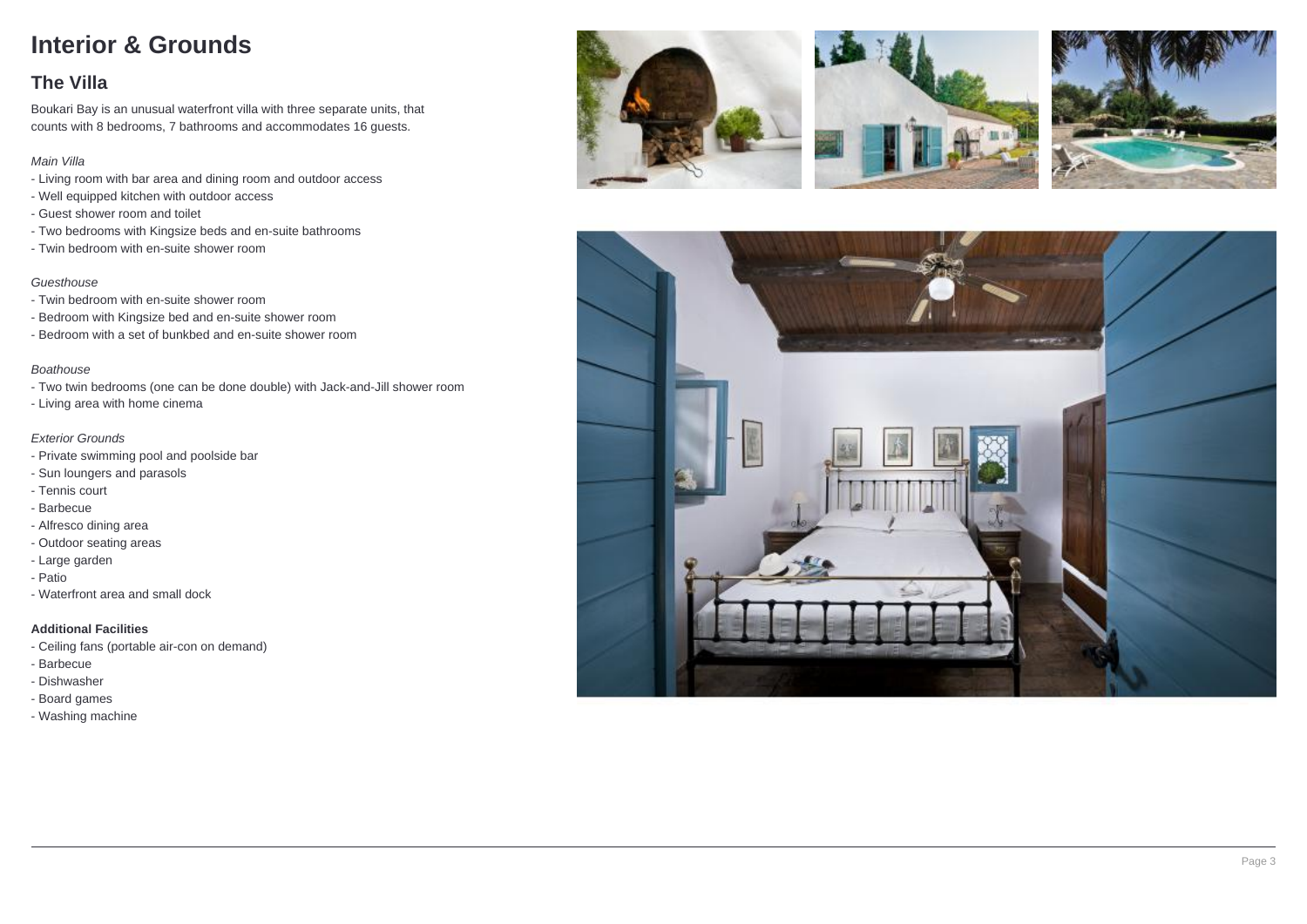## **Location & Local Information**

You will find Boukari Bay In the old fishing village of Agia Pelagia. Totally unspoiled by mass tourism, Agia Pelagia is located in the south-east of Corfu, between Messonghi and Periti villages. Its famous fish Tavernas, where you can enjoy homemade wine and fresh fish, still offer a unique taste of Corfu. There are no shops here, however, villages such as Boukari, Psaras or Petriti, the largest fishing port on the island, is only a short drive away in either direction and will provide you with the daily essentials and without a doubt tempt you with their fabulous tavernas when you are passing.

If you need more than these villages can offer, Messonghi, a bustling little town 2.5km away has all the amenities and offers the nearest water sports to your villa. Boat trips to the Blue Lagoon and Paxos leave from here too – a must-do if you can bear to tear yourself away from the villa for a day.

Why not hire your own boat either at the time of booking or take a chance when you are here in Messonghi? You could motor-home along the coast, tie up at the jetty and on subsequent days take the opportunity to take a tour around the coast and see the fabulous coastline from the most advantageous point. The waters around here are fabulous for snorkelling and even fishing, wouldn't it be great fun to catch your own dinner?

Should you be looking for miles of golden sands for sunbathing, swimming or wind-based water sports the west side of the island, only a 10-minute drive away is best for these. The fabulous beaches of Halikounas and Issos only separated by ancient pine forest are ideal with their shallow waters and enough of a breeze for wind or kitesurfing. If you make this trip you will drive past the ancient hillside village of Chlomos, you should stop here; admire the narrow cobbled streets, the traditional shops, tavernas and café's, but most of all take advantage of its location to check out the views to the east and west, a spectacular place to enjoy an evening meal watching the sun go down. This south-east coast of Corfu has so much to offer, how do you decide? Stay around your fabulous holiday home or venture out and about?

### **Local Amenities**

| <b>Nearest Airport</b>   | <b>Corfu Airport</b><br>(23 km) |
|--------------------------|---------------------------------|
| Nearest Village          | Mesongi<br>(3 km)               |
| <b>Nearest Town/City</b> | <b>Corfu Town</b><br>(26 km)    |

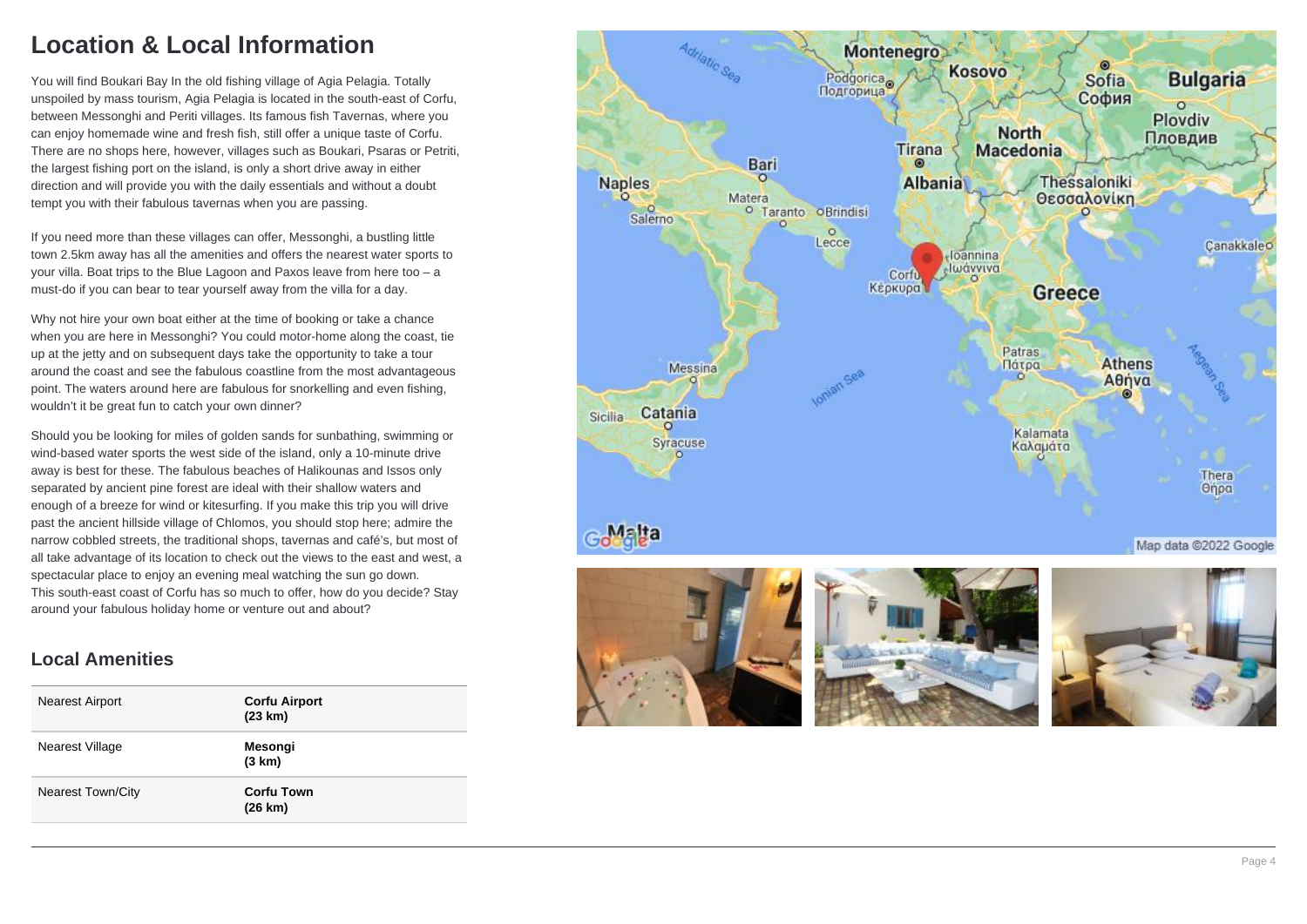| Nearest Restaurant         | <b>Taverna Gaios</b><br>$(300 \;{\rm m})$ |
|----------------------------|-------------------------------------------|
| Nearest Beach              | <b>Steph Beach</b><br>(800 m)             |
| <b>Nearest Supermarket</b> | <b>Supermarket Moraitika</b><br>(5 km)    |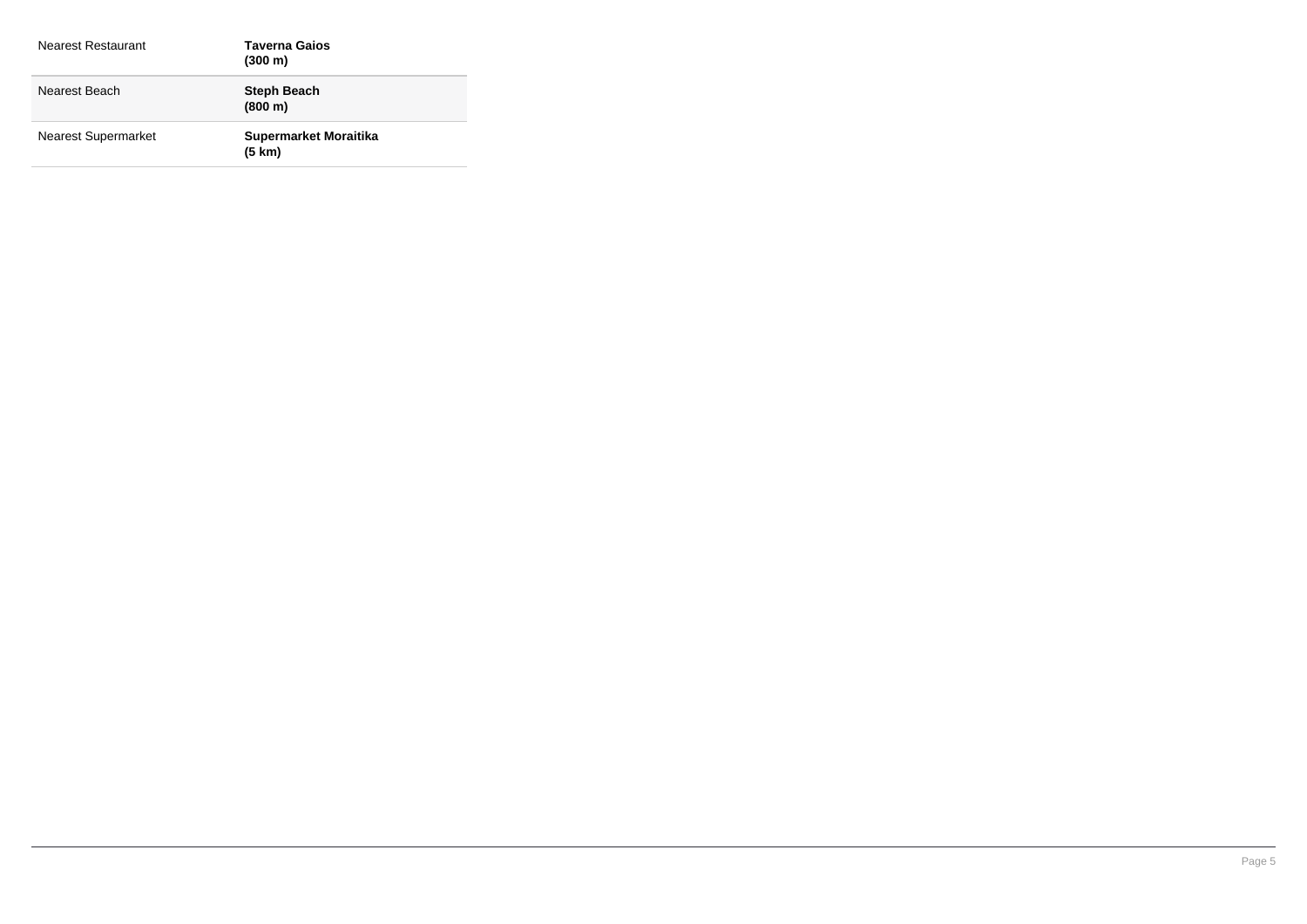## **What Oliver loves…**

- The fusion between contemporary and tradition, palpable throughout all the spaces
- Sitting on the terrace looking over to the sea as the sun goes down on your day, looking forward to tomorrow
- Pottering about in a boat and being able to tie up at your own private jetty
- The magnificent palm tree offering dappled shade over the swimming pool
- A buffet breakfast is included in the price.
- Daily housekeeping is included in the price.

### **What you should know…**

- Villa Alexis sleeping 8 and the Chapel View sleeping 2, in the two corners of the olive grove, can be booked together with the main house for extra guests
- There is private parking on the road reserved for cars for any of the three properties
- There is a taverna with delicious traditional dishes within walking distance, but to reach other amenities and shops, it is highly recommended to hire a car